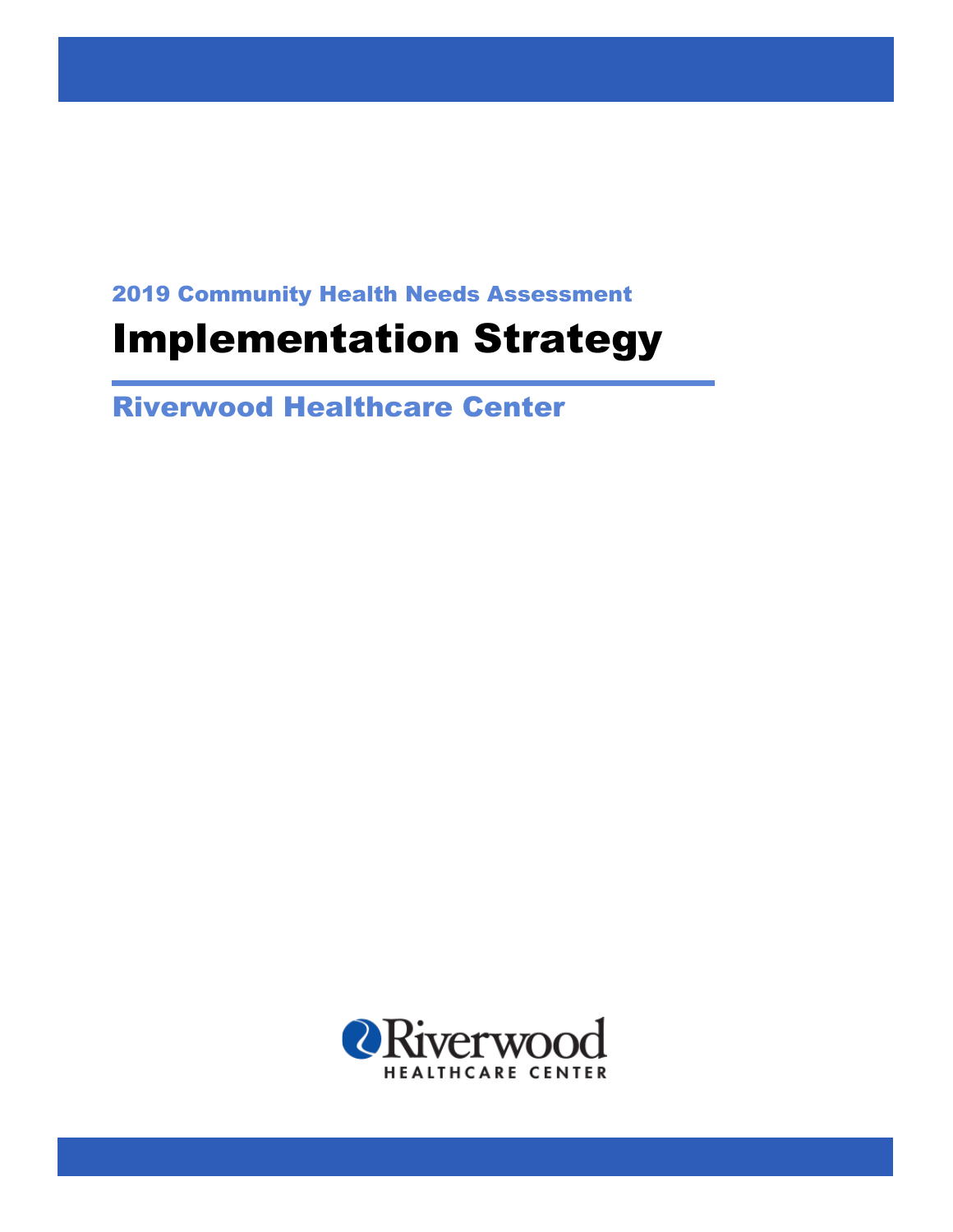## Table of Contents

## Implementation Strategy

| <b>Implementation Strategy Adoption</b><br><b>Hospital-Level Community Benefit Planning</b> |    |
|---------------------------------------------------------------------------------------------|----|
|                                                                                             |    |
| Priority Health Issues That Will Not Be Addressed & Why                                     | 4  |
| Implementation Strategies & Action Plans                                                    | .5 |

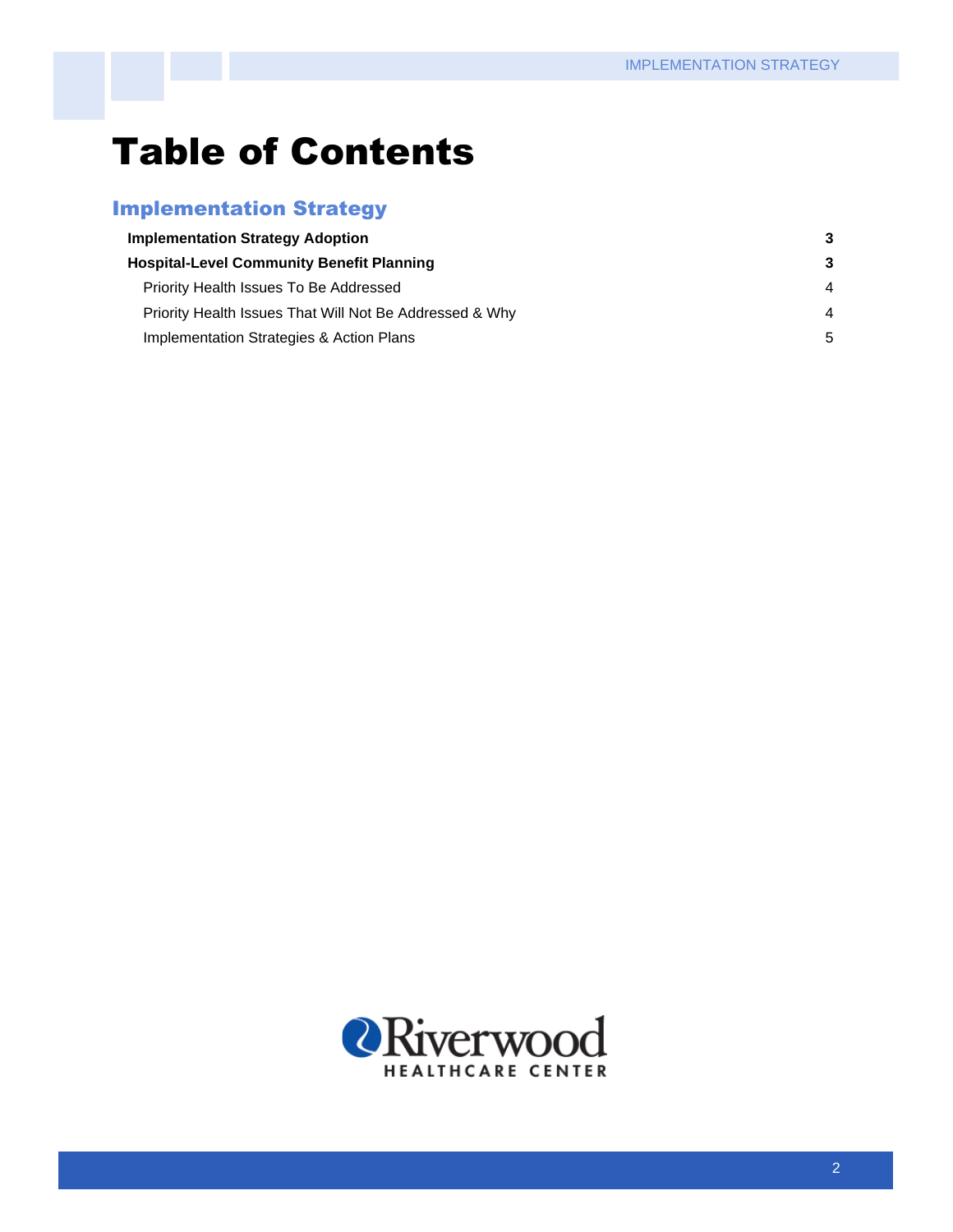## Implementation Strategy Adoption

*[IRS Form 990, Schedule H, Part V, Section B, 8-10, 2018]*

This summary outlines Riverwood Healthcare Center's plan (Implementation Strategy) to address our community's health needs by 1) sustaining efforts operating within a targeted health priority area; 2) developing new programs and initiatives to address identified health needs; and 3) promoting an understanding of these health needs among other community organizations and within the public itself.

On August 7<sup>th</sup>, 2019 the Riverwood Healthcare Center Board of Directors approved this Implementation Strategy to undertake the outlined measures to meet the health needs of the community.

This Implementation Strategy document is posted on the hospital's website at: www.riverwoodhealthcare.org

## Hospital-Level Community Benefit Planning

*[IRS Form 990, Schedule H, Part V, Section B, 11, 2018]*

### **Priority Health Issues To Be Addressed**

In consideration of the top health priorities identified through the CHNA process — and taking into account hospital resources and overall alignment with the hospital's mission, goals and strategic priorities — it was determined that Riverwood Healthcare Center would focus on developing and/or supporting strategies and initiatives to improve:

- 1. Mental Health
- 2. Substance Abuse
- 3. Access to Healthcare Services
- 4. Nutrition, Physical Activity & Weight
- 5. Diabetes

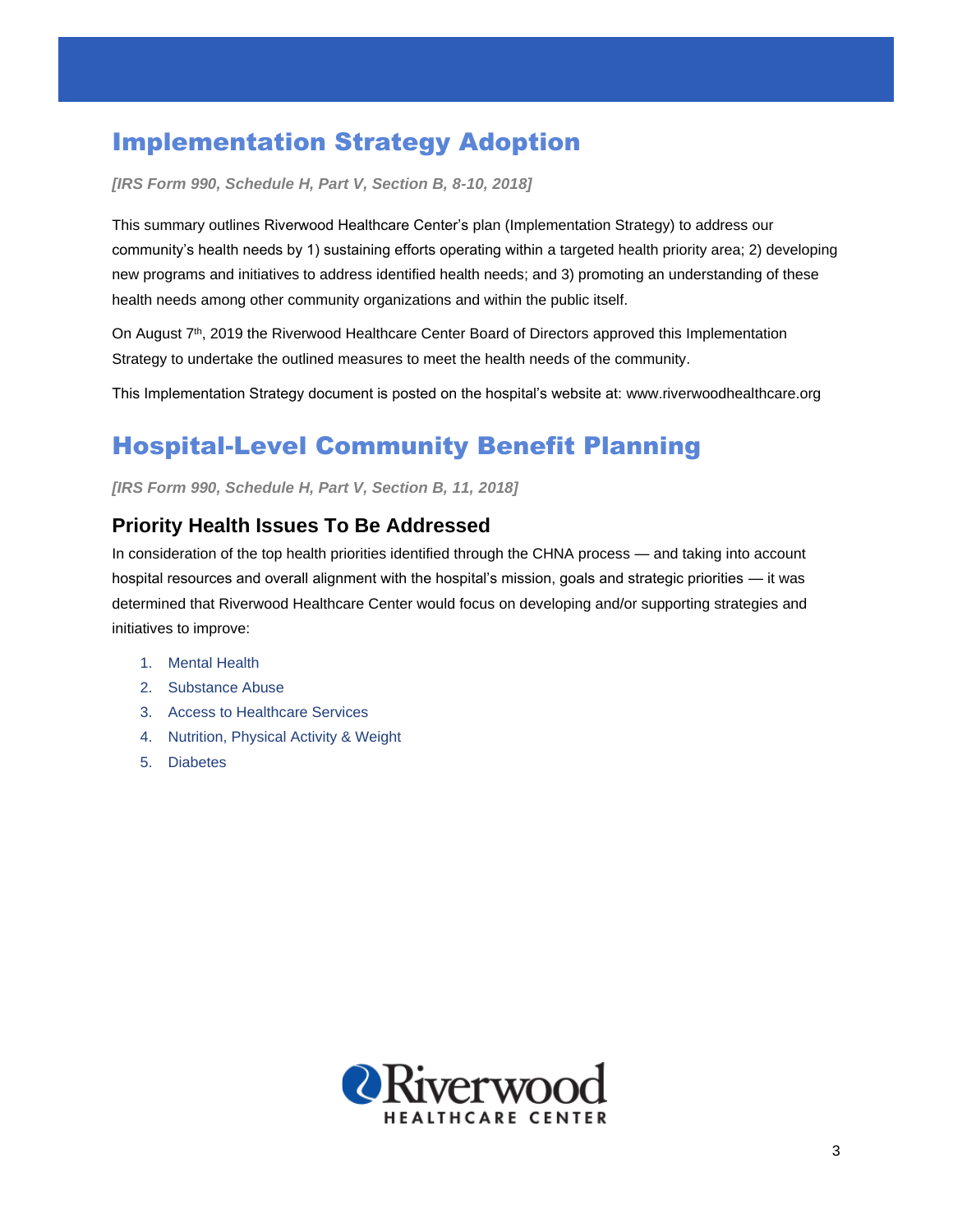#### **Priority Health Issues That Will Not Be Addressed & Why**

In acknowledging the wide range of priority health issues that emerged from the CHNA process, Riverwood Healthcare Center determined that it could only effectively focus on those which it deemed most pressing, most under-addressed, and most within its ability to influence.

| <b>Health Priorities</b><br><b>Not Chosen for Action</b> | <b>Reason</b>                                                                                                                                                                                                                      |
|----------------------------------------------------------|------------------------------------------------------------------------------------------------------------------------------------------------------------------------------------------------------------------------------------|
| Cancer                                                   | Limited resources excluded this as an area chosen for action at this time.<br>Riverwood feels that efforts outlined herein to improve access to healthcare<br>services will also have positive impact in this area.                |
| Injury & Violence                                        | Riverwood believes that this priority area falls more within the purview of the<br>county health department and other community organizations. Limited<br>resources and lower priority excluded this as an area chosen for action. |
| <b>Family Planning</b>                                   | Limited resources excluded this as an area chosen for action at this time.<br>Other community organizations have programs to better meet the need for<br>family planning.                                                          |

#### **Implementation Strategies & Action Plans**

The following displays outline Riverwood Healthcare Center's plans to address those priority health issues chosen for action in October 2019-September 2021.

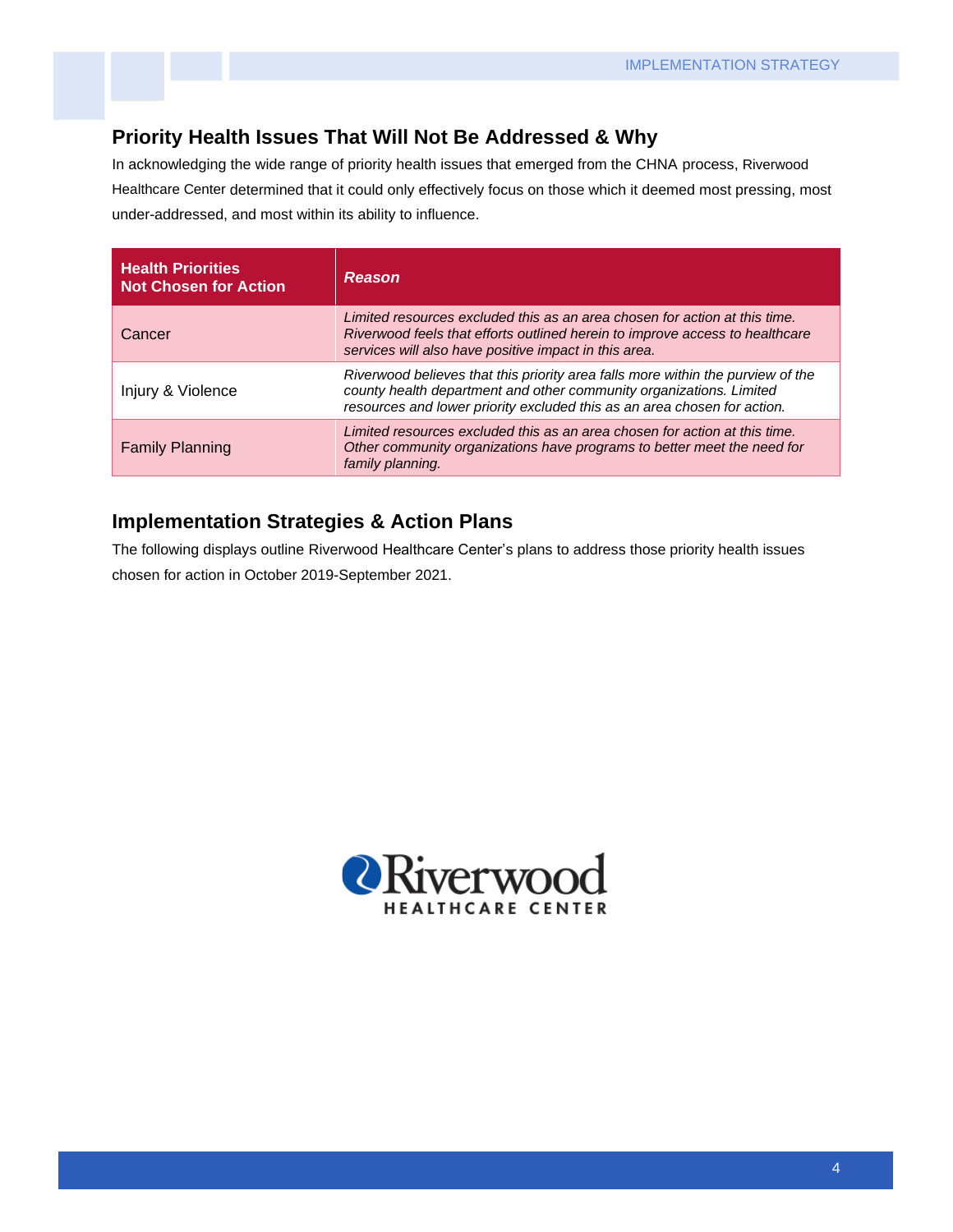| <b>Mental Health</b>                                       |                                                                                                                                                                                                                                                                                                                                                                                                                                                                                                                                                                                                                                                                                                                                                                                                                                                                                                                                                                                                                                                                                                                                                                                                                                                                                                                                                                                                                                                                                                                                                                                                                                                                                                                                                                                                                                                                                                                                                                                                   |
|------------------------------------------------------------|---------------------------------------------------------------------------------------------------------------------------------------------------------------------------------------------------------------------------------------------------------------------------------------------------------------------------------------------------------------------------------------------------------------------------------------------------------------------------------------------------------------------------------------------------------------------------------------------------------------------------------------------------------------------------------------------------------------------------------------------------------------------------------------------------------------------------------------------------------------------------------------------------------------------------------------------------------------------------------------------------------------------------------------------------------------------------------------------------------------------------------------------------------------------------------------------------------------------------------------------------------------------------------------------------------------------------------------------------------------------------------------------------------------------------------------------------------------------------------------------------------------------------------------------------------------------------------------------------------------------------------------------------------------------------------------------------------------------------------------------------------------------------------------------------------------------------------------------------------------------------------------------------------------------------------------------------------------------------------------------------|
| <b>Community Partners/</b><br><b>Planned Collaboration</b> | • City & County Law Enforcement<br>• Aitkin County Health & Human Services<br>• Regional mental health agencies                                                                                                                                                                                                                                                                                                                                                                                                                                                                                                                                                                                                                                                                                                                                                                                                                                                                                                                                                                                                                                                                                                                                                                                                                                                                                                                                                                                                                                                                                                                                                                                                                                                                                                                                                                                                                                                                                   |
| Goal                                                       | Maintain existing mental health and behavioral health services while exploring<br>the feasibility of expanded services.                                                                                                                                                                                                                                                                                                                                                                                                                                                                                                                                                                                                                                                                                                                                                                                                                                                                                                                                                                                                                                                                                                                                                                                                                                                                                                                                                                                                                                                                                                                                                                                                                                                                                                                                                                                                                                                                           |
| <b>Timeframe</b>                                           | October 2019 - September 2021                                                                                                                                                                                                                                                                                                                                                                                                                                                                                                                                                                                                                                                                                                                                                                                                                                                                                                                                                                                                                                                                                                                                                                                                                                                                                                                                                                                                                                                                                                                                                                                                                                                                                                                                                                                                                                                                                                                                                                     |
| <b>Scope</b>                                               | This strategy will focus on residents of Aitkin County and the Garrison and Mille Lacs<br>Lake area.                                                                                                                                                                                                                                                                                                                                                                                                                                                                                                                                                                                                                                                                                                                                                                                                                                                                                                                                                                                                                                                                                                                                                                                                                                                                                                                                                                                                                                                                                                                                                                                                                                                                                                                                                                                                                                                                                              |
| <b>Strategies &amp; Objectives</b>                         | Strategy #1: Maintain Health Care Home certification in Riverwood's three<br>primary care clinics.<br>• Use team based approached to address social determinants of health and patient<br>needs.<br>• Develop method within electronic health record to appropriately screen for social<br>determinants of health<br>• Consider adding LICSW Behavioral Health Therapist position to care delivery<br>model<br>Strategy #2: Offer the evidence-based Living Well with Chronic Conditions<br>(LWCC) program to residents<br>• Riverwood will send appropriate staff to become certified instructors for LWCC<br>course<br>• Offer at least one LWCC course per year within our communities<br>• Consider cross-training opportunities and feasibility of also offering Living Well with<br>Chronic Pain course<br>Strategy #3: Expand role of Mental Health RN through Behavioral Health<br>Integration<br>Mental Health RN will support mental health provider and provide care<br>$\bullet$<br>coordination for patients<br>Mental Health RN will work cohesively with patients to ensure needs are met<br>$\bullet$<br>and patients are connected to appropriate community resources<br>Align care management services with Behavioral Health Integration (BHI)<br>$\bullet$<br>requirements to ensure role is sustainable<br>Strategy #4: Utilize Minnesota Community Measures (MNCM) as a trusted data<br>source to assess change in depression screening and remission<br>Align clinic workflow with MNCM measure requirements<br>Use MNCM for benchmarking to assess change in screening for depression and<br>depression remission within our clinics<br>Strategy #5: Explore opportunity to form a community-wide task force to<br>increase mental health awareness<br>Explore opportunities with local stakeholders such as schools, public health and<br>law enforcement that would increase awareness and enhance access to local<br>resources that support mental health and wellness |
| <b>Anticipated Impact</b>                                  | • Reduce avoidable ED admissions due to mental health concerns<br>• Increase in referrals to appropriate community resources                                                                                                                                                                                                                                                                                                                                                                                                                                                                                                                                                                                                                                                                                                                                                                                                                                                                                                                                                                                                                                                                                                                                                                                                                                                                                                                                                                                                                                                                                                                                                                                                                                                                                                                                                                                                                                                                      |
| <b>Plan to Evaluate Impact</b>                             | • Track number of patients enrolled in Behavioral Health Integration (BHI)<br>• Use MNCM for benchmarking year-year progress                                                                                                                                                                                                                                                                                                                                                                                                                                                                                                                                                                                                                                                                                                                                                                                                                                                                                                                                                                                                                                                                                                                                                                                                                                                                                                                                                                                                                                                                                                                                                                                                                                                                                                                                                                                                                                                                      |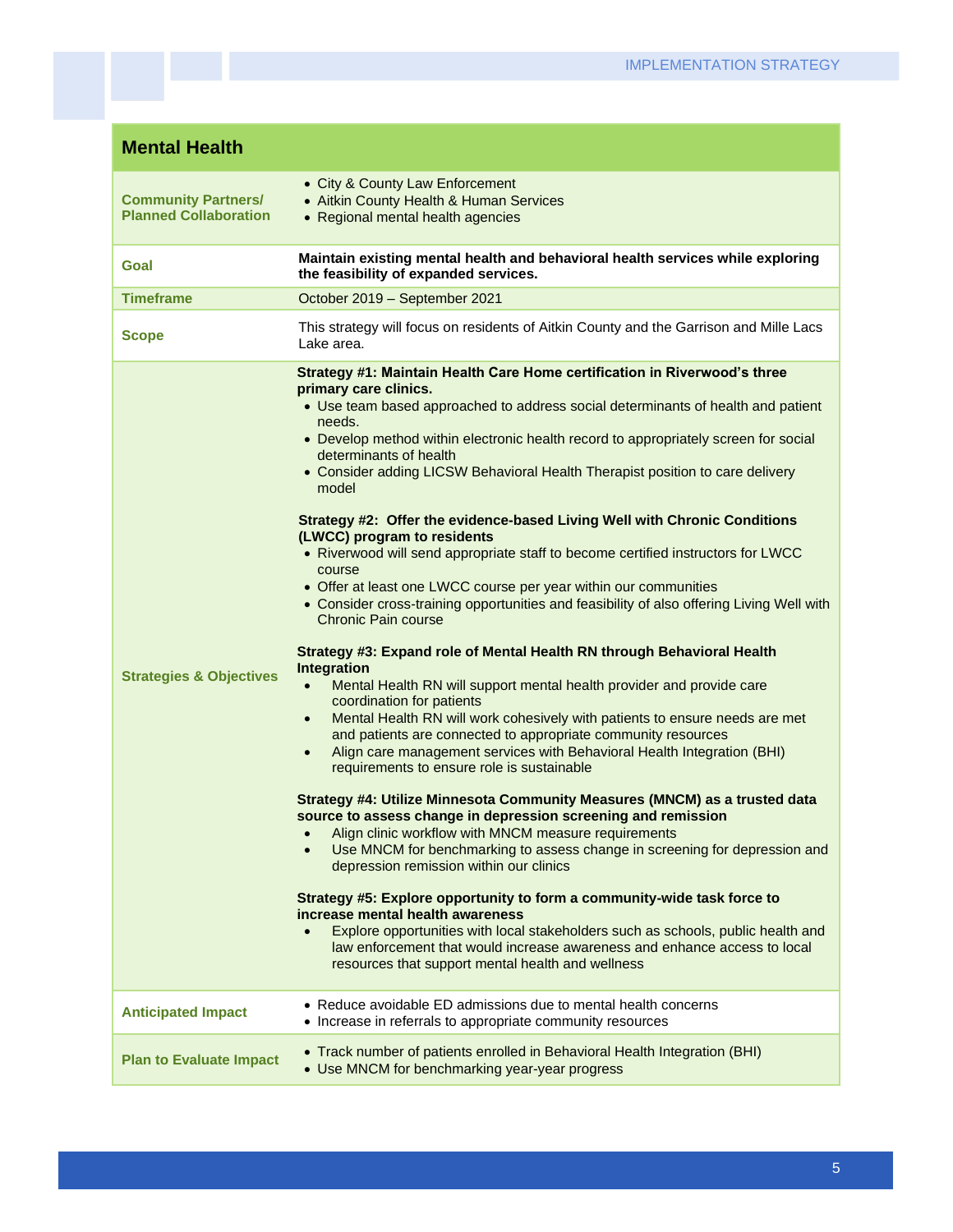| <b>Substance Abuse</b>                                     |                                                                                                                                                                                                                                                                                                                                                                                                                                                                                                                                                                                                                                                                                                                                                                                                                                                                                                                                                                                                                                                                                                                                                                                                                                                                                                                                                                                                                                                                                                                                                                                                                                                                                                                                    |
|------------------------------------------------------------|------------------------------------------------------------------------------------------------------------------------------------------------------------------------------------------------------------------------------------------------------------------------------------------------------------------------------------------------------------------------------------------------------------------------------------------------------------------------------------------------------------------------------------------------------------------------------------------------------------------------------------------------------------------------------------------------------------------------------------------------------------------------------------------------------------------------------------------------------------------------------------------------------------------------------------------------------------------------------------------------------------------------------------------------------------------------------------------------------------------------------------------------------------------------------------------------------------------------------------------------------------------------------------------------------------------------------------------------------------------------------------------------------------------------------------------------------------------------------------------------------------------------------------------------------------------------------------------------------------------------------------------------------------------------------------------------------------------------------------|
| <b>Community Partners/</b><br><b>Planned Collaboration</b> | • City and Aitkin County Law Enforcement<br>• Aitkin County Health and Human Services<br>• Minnesota Department of Health<br>• Local School Districts<br>• Regional Health Systems                                                                                                                                                                                                                                                                                                                                                                                                                                                                                                                                                                                                                                                                                                                                                                                                                                                                                                                                                                                                                                                                                                                                                                                                                                                                                                                                                                                                                                                                                                                                                 |
| Goal                                                       | To help inform and educate community members about substance abuse<br>prevention and treatment.                                                                                                                                                                                                                                                                                                                                                                                                                                                                                                                                                                                                                                                                                                                                                                                                                                                                                                                                                                                                                                                                                                                                                                                                                                                                                                                                                                                                                                                                                                                                                                                                                                    |
| <b>Timeframe</b>                                           | October 2019 - September 2021                                                                                                                                                                                                                                                                                                                                                                                                                                                                                                                                                                                                                                                                                                                                                                                                                                                                                                                                                                                                                                                                                                                                                                                                                                                                                                                                                                                                                                                                                                                                                                                                                                                                                                      |
| <b>Scope</b>                                               | This strategy will focus on residents of Aitkin County and the Garrison and Mille Lacs<br>Lake area.                                                                                                                                                                                                                                                                                                                                                                                                                                                                                                                                                                                                                                                                                                                                                                                                                                                                                                                                                                                                                                                                                                                                                                                                                                                                                                                                                                                                                                                                                                                                                                                                                               |
| <b>Strategies &amp; Objectives</b>                         | Strategy #1: Maintain a multidisciplinary controlled substance care team which<br>provides oversight to all clinic locations<br>• Maintain Medication-Assisted Treatment (MAT) program to reduce opioid addiction<br>• Grow the established network of local resources available for patient referrals<br>Strategy #2: Collaborate with local and regional health systems on best<br>practices to reduce opioid abuse, prevention and ongoing education<br>• Multidisciplinary Substance Abuse Care Team will attend ongoing ECHO webinars<br>focused on case reviews and best practices throughout the state<br>• Maintain a community-wide Opioid Task Force<br>Strategy #3: Utilize data analytics to monitor progress with opioid use<br>reduction.<br>Milligram Morphine Equivalents (MMEs) will continue to be monitored monthly<br>$\bullet$<br>Strategy #4: Maintain role of Opioid RN Care Coordinator to facilitate care<br>RN Care Coordinator will support individualized care through patient<br>$\bullet$<br>engagement and connecting patients to local resources<br>Use motivational interviewing techniques and goal setting to promote behavior<br>$\bullet$<br>and lifestyle change<br>Strategy #5: Offer onsite tobacco cessation support and partner with<br>community stakeholders to provide education on growing trends with electronic<br>nicotine delivery systems (i.e. e-cigs, vaporizers)<br>Certified tobacco treatment specialists will provide onsite cessation support to<br>patients<br>Riverwood will partner with community partners, such as public health and local<br>$\bullet$<br>schools, to provide education on electronic nicotine delivery devices and<br>growing trends among youths |
| <b>Anticipated Impact</b>                                  | • Reduce inappropriate use of opioids by patients and rates of opioid addiction<br>• Increase community-wide awareness on substance abuse and electronic nicotine<br>delivery systems                                                                                                                                                                                                                                                                                                                                                                                                                                                                                                                                                                                                                                                                                                                                                                                                                                                                                                                                                                                                                                                                                                                                                                                                                                                                                                                                                                                                                                                                                                                                              |
| <b>Plan to Evaluate Impact</b>                             | • Monitor opioid prescription rates by Riverwood providers on monthly basis                                                                                                                                                                                                                                                                                                                                                                                                                                                                                                                                                                                                                                                                                                                                                                                                                                                                                                                                                                                                                                                                                                                                                                                                                                                                                                                                                                                                                                                                                                                                                                                                                                                        |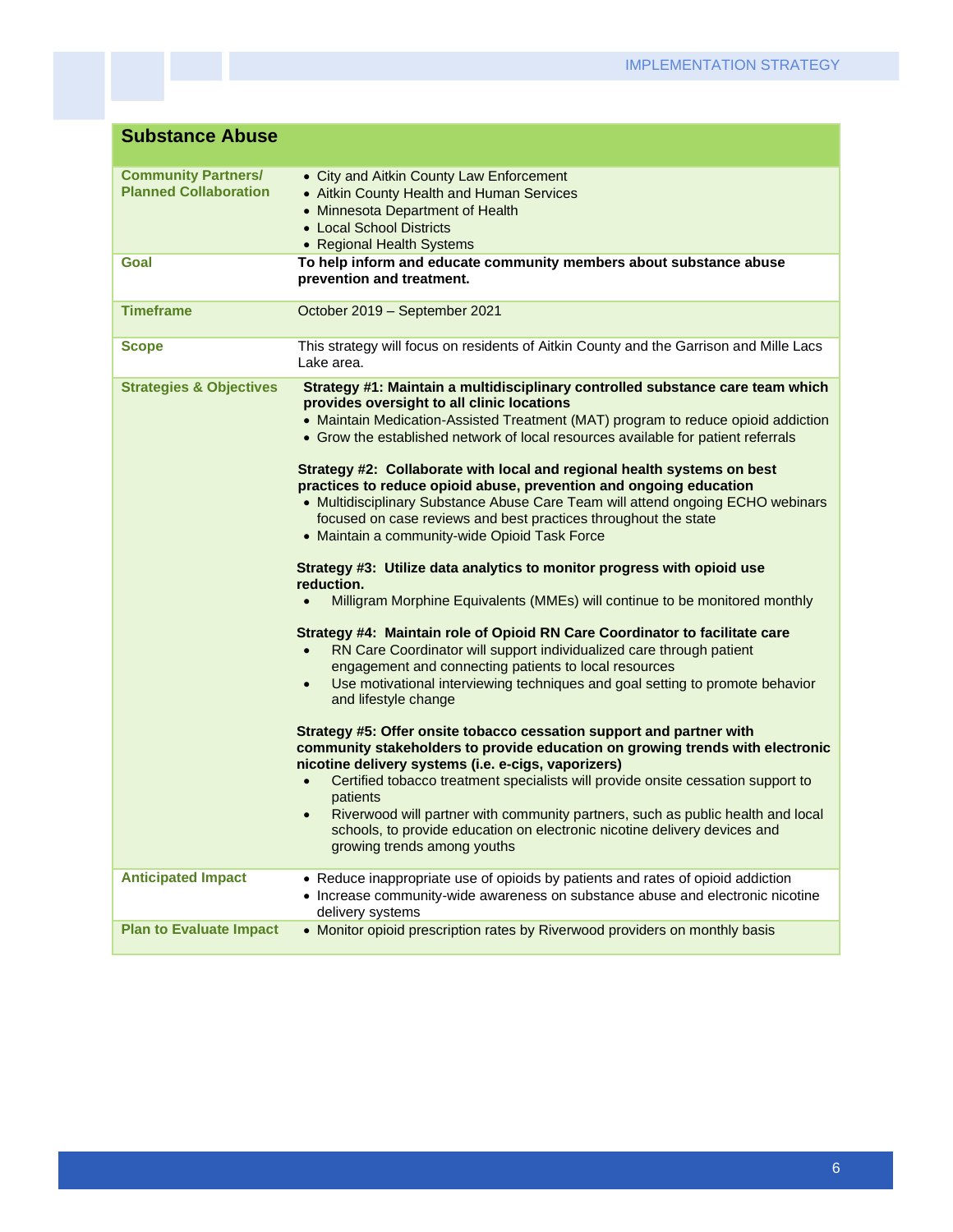| <b>Access to Healthcare Services</b>                       |                                                                                                                                                                                                                                                                                                                                                                                                                                                                                                                                                                                                                                                                                                                                                                                                                                                                                                                                                                                                                                                                   |
|------------------------------------------------------------|-------------------------------------------------------------------------------------------------------------------------------------------------------------------------------------------------------------------------------------------------------------------------------------------------------------------------------------------------------------------------------------------------------------------------------------------------------------------------------------------------------------------------------------------------------------------------------------------------------------------------------------------------------------------------------------------------------------------------------------------------------------------------------------------------------------------------------------------------------------------------------------------------------------------------------------------------------------------------------------------------------------------------------------------------------------------|
| <b>Community Partners/</b><br><b>Planned Collaboration</b> | • Essentia Health<br>• CentraCare Health                                                                                                                                                                                                                                                                                                                                                                                                                                                                                                                                                                                                                                                                                                                                                                                                                                                                                                                                                                                                                          |
| Goal                                                       | To support enhanced access to primary and specialty care services.                                                                                                                                                                                                                                                                                                                                                                                                                                                                                                                                                                                                                                                                                                                                                                                                                                                                                                                                                                                                |
| <b>Timeframe</b>                                           | October 2019 - September 2021                                                                                                                                                                                                                                                                                                                                                                                                                                                                                                                                                                                                                                                                                                                                                                                                                                                                                                                                                                                                                                     |
| <b>Scope</b>                                               | This strategy will focus on residents of Aitkin County and the Garrison and Mille Lacs<br>Lake area.                                                                                                                                                                                                                                                                                                                                                                                                                                                                                                                                                                                                                                                                                                                                                                                                                                                                                                                                                              |
| <b>Strategies &amp; Objectives</b>                         | Strategy #1: Grow primary care though the recruitment of physicians and<br>advanced practice practitioners.<br>Focus on recruitment and retention of primary care providers<br>Strategy #2: Develop and implement a strategy to increase access within primary<br>and specialty care<br>Maintain strong relationships with external organizations and providers which<br>$\bullet$<br>allows for continued access to specialty care within our communities<br>Explore feasibility of expanding telehealth and/or virtual health services<br>$\bullet$<br>Promote use of MyChart (patient portal) to enhance communication between<br>$\bullet$<br>provider care teams and patients<br>Utilize Master Facility Plan to evaluate potential growth in facilities that support<br>$\bullet$<br>access (i.e. retail pharmacy, clinic expansion, surgery)<br>Continue partnership with CentraCare Health and implement kidney dialysis in<br>Aitkin, MN<br>Continue partnership with Essentia Health for Oncology and explore options for<br>$\bullet$<br>future growth |
| <b>Anticipated Impact</b>                                  | • Enhanced access to care<br>• Cost-effective care                                                                                                                                                                                                                                                                                                                                                                                                                                                                                                                                                                                                                                                                                                                                                                                                                                                                                                                                                                                                                |
| <b>Plan to Evaluate Impact</b>                             | • Monitor appointment lead time within primary and specialty care<br>• Adjusted patient days                                                                                                                                                                                                                                                                                                                                                                                                                                                                                                                                                                                                                                                                                                                                                                                                                                                                                                                                                                      |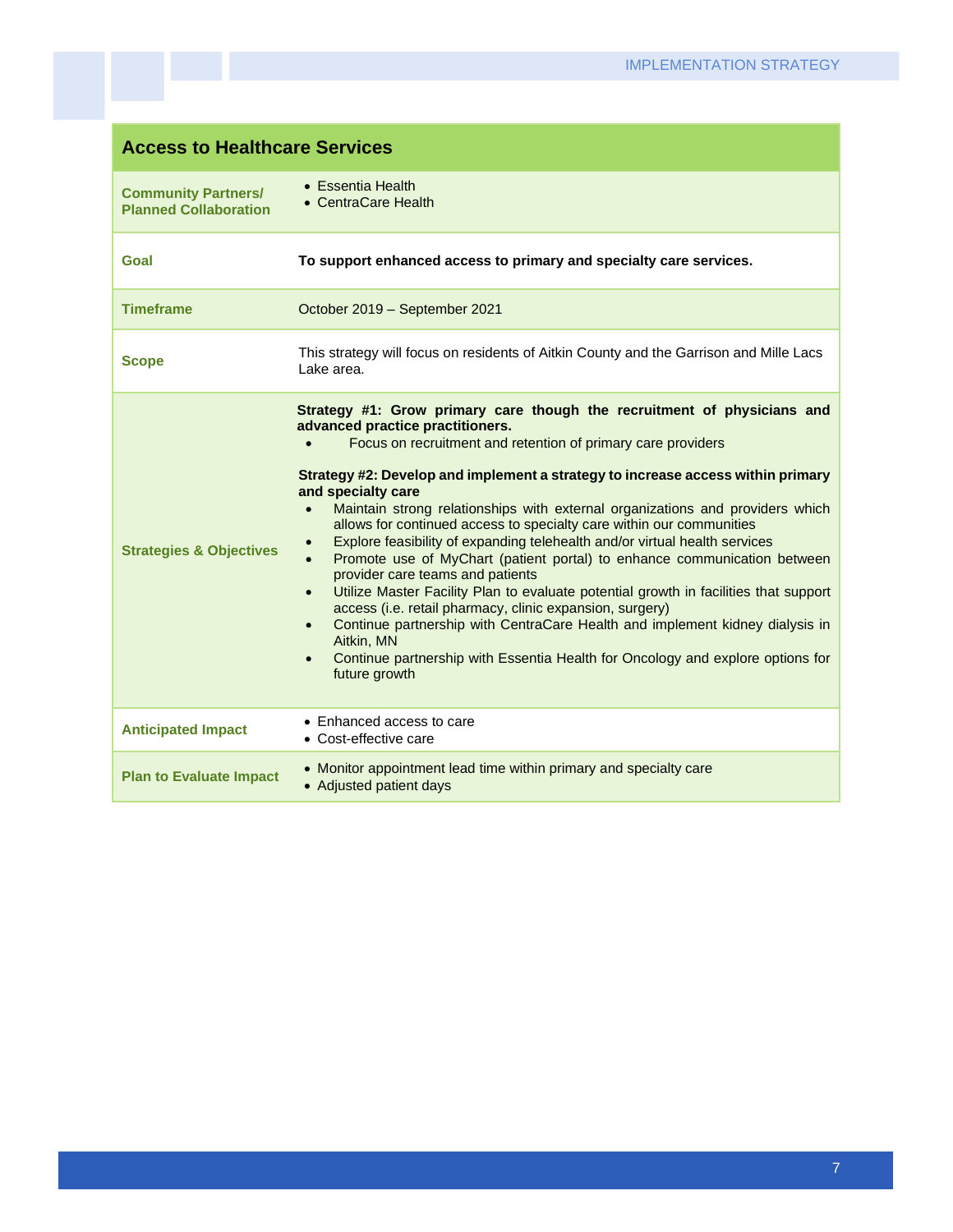| <b>Nutrition, Physical Activity &amp; Weight</b>           |                                                                                                                                                                                                                                                                                                                                                                                                                                                                                                                                                                                                                                                                                                                                                                                                                                                                                                                                                                                                                                                                                                                                                                                                                                                                                                                                                                                                                                                                                                                                                      |
|------------------------------------------------------------|------------------------------------------------------------------------------------------------------------------------------------------------------------------------------------------------------------------------------------------------------------------------------------------------------------------------------------------------------------------------------------------------------------------------------------------------------------------------------------------------------------------------------------------------------------------------------------------------------------------------------------------------------------------------------------------------------------------------------------------------------------------------------------------------------------------------------------------------------------------------------------------------------------------------------------------------------------------------------------------------------------------------------------------------------------------------------------------------------------------------------------------------------------------------------------------------------------------------------------------------------------------------------------------------------------------------------------------------------------------------------------------------------------------------------------------------------------------------------------------------------------------------------------------------------|
| <b>Community Partners/</b><br><b>Planned Collaboration</b> | • Aitkin County Public Health<br>• Community Education programs through Aitkin and McGregor Schools                                                                                                                                                                                                                                                                                                                                                                                                                                                                                                                                                                                                                                                                                                                                                                                                                                                                                                                                                                                                                                                                                                                                                                                                                                                                                                                                                                                                                                                  |
| Goal                                                       | To improve the health of community residents by encouraging healthy eating,<br>physical activity and weight management.                                                                                                                                                                                                                                                                                                                                                                                                                                                                                                                                                                                                                                                                                                                                                                                                                                                                                                                                                                                                                                                                                                                                                                                                                                                                                                                                                                                                                              |
| <b>Timeframe</b>                                           | October 2019 - September 2021                                                                                                                                                                                                                                                                                                                                                                                                                                                                                                                                                                                                                                                                                                                                                                                                                                                                                                                                                                                                                                                                                                                                                                                                                                                                                                                                                                                                                                                                                                                        |
| <b>Scope</b>                                               | This strategy will focus on residents of Aitkin County and the Garrison and Mille Lacs<br>Lake area.                                                                                                                                                                                                                                                                                                                                                                                                                                                                                                                                                                                                                                                                                                                                                                                                                                                                                                                                                                                                                                                                                                                                                                                                                                                                                                                                                                                                                                                 |
| <b>Strategies &amp; Objectives</b>                         | Strategy #1: Expand care management services to support patients on their<br>health and wellness goals<br>• Riverwood will continue to provide training for staff on motivational interviewing<br>and clinical health coaching skills<br>• Develop individualized care plans that align with patient needs and interests to<br>improve their health and well-being<br>• Identify screening tools within electronic health record system to better assess<br>patients' readiness to change, literacy and/or other barriers to learning<br>• Maintain Intensive Behavioral Therapy (IBT) weight management program offered<br>by Riverwood's Registered Dietician<br>Strategy #2: Explore partnership with community stakeholders around the<br>feasibility of a community wellness center in Aitkin, MN<br>• Partner with community stakeholders and develop group to assess feasibility of a<br>community wellness center<br>Strategy #3: Continue to promote wellness through community engagement<br>Sponsor and participate in local community events (such as health fairs,<br>$\bullet$<br>community walk/runs)<br>Develop a strategy to enhance volunteerism for Riverwood employees that<br>$\bullet$<br>would support local communities<br>Maintain Community Wellness Resource guide that is available to patients and<br>$\bullet$<br>community members<br>Maintain Farm2Riverwood program where Riverwood buys and serves fresh<br>$\bullet$<br>produce from local farmers which is available to staff, patients and community<br>members |
| <b>Anticipated Impact</b>                                  | • Community engagement<br>• Strengthen health and wellness of our communities                                                                                                                                                                                                                                                                                                                                                                                                                                                                                                                                                                                                                                                                                                                                                                                                                                                                                                                                                                                                                                                                                                                                                                                                                                                                                                                                                                                                                                                                        |
| <b>Plan to Evaluate Impact</b>                             | • Referrals to community resources<br>• Referrals to IBT weight management program                                                                                                                                                                                                                                                                                                                                                                                                                                                                                                                                                                                                                                                                                                                                                                                                                                                                                                                                                                                                                                                                                                                                                                                                                                                                                                                                                                                                                                                                   |